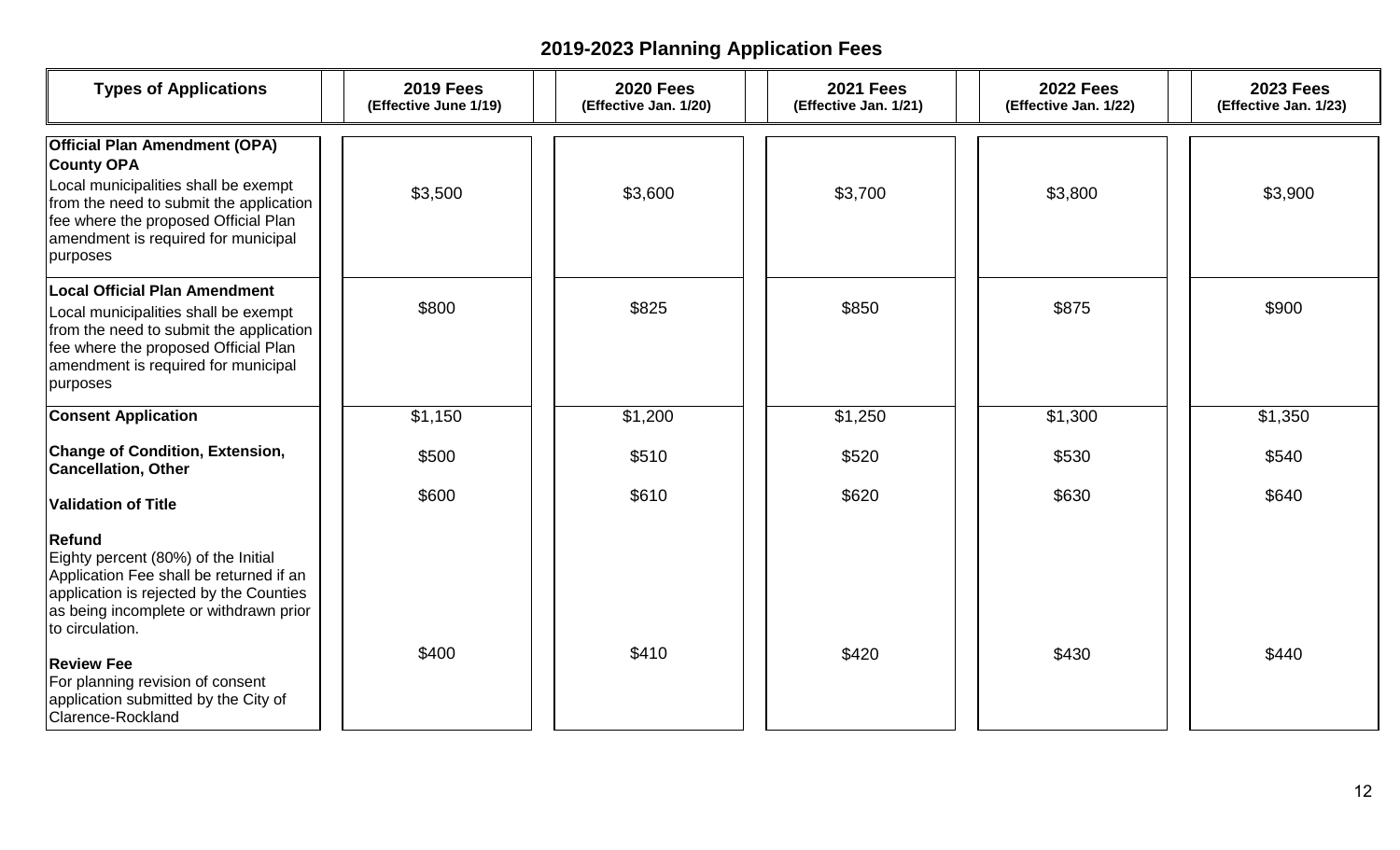| <b>Types of Applications</b>                                                                                                                                                                                                                                                                      | <b>2019 Fees</b><br>(Effective June 1/19) | <b>2020 Fees</b><br>(Effective Jan. 1/20) | <b>2021 Fees</b><br>(Effective Jan. 1/21) | <b>2022 Fees</b><br>(Effective Jan. 1/22) | <b>2023 Fees</b><br>(Effective Jan. 1/23) |
|---------------------------------------------------------------------------------------------------------------------------------------------------------------------------------------------------------------------------------------------------------------------------------------------------|-------------------------------------------|-------------------------------------------|-------------------------------------------|-------------------------------------------|-------------------------------------------|
| <b>Plan of Subdivision/Condominium</b><br>up to 20 developable lots/blocks<br>where development is proposed on<br>private water and waste water services<br>or a single water or waste water service<br>or communal service(s) an<br>environmental review deposit of \$1,000<br>shall be required | \$3,000                                   | \$3,100                                   | \$3.200                                   | \$3.400                                   | \$3.500                                   |
| - 21 to 50 developable lots/blocks<br>where development is proposed on<br>private water and waste water services<br>or a single water or waste water service<br>or communal service(s) an<br>environmental review deposit of \$1,500<br>shall be required                                         | \$5,400                                   | \$5,600                                   | \$5,800                                   | \$6,100                                   | \$6,300                                   |
| - more than 50 developable<br>lots/blocks<br>where development is proposed on<br>private water and waste water services<br>or a single water or waste water service<br>or communal service(s) an<br>environmental review deposit of \$2,000<br>shall be required                                  | \$7,000                                   | \$7,150                                   | \$7,300                                   | \$7,450                                   | \$7,600                                   |
| <b>Draft Approval Extension</b><br>for each application for extension of<br>draft approval beyond the usual 3 years<br>draft approval granted by the Counties                                                                                                                                     | \$700                                     | \$725                                     | \$750                                     | \$775                                     | \$800                                     |
| <b>Review fee</b><br>For planning revision of plan of<br>subdivision application submitted by the<br><b>City of Clarence-Rockland</b>                                                                                                                                                             | \$600                                     | \$650                                     | \$700                                     | \$750                                     | \$800                                     |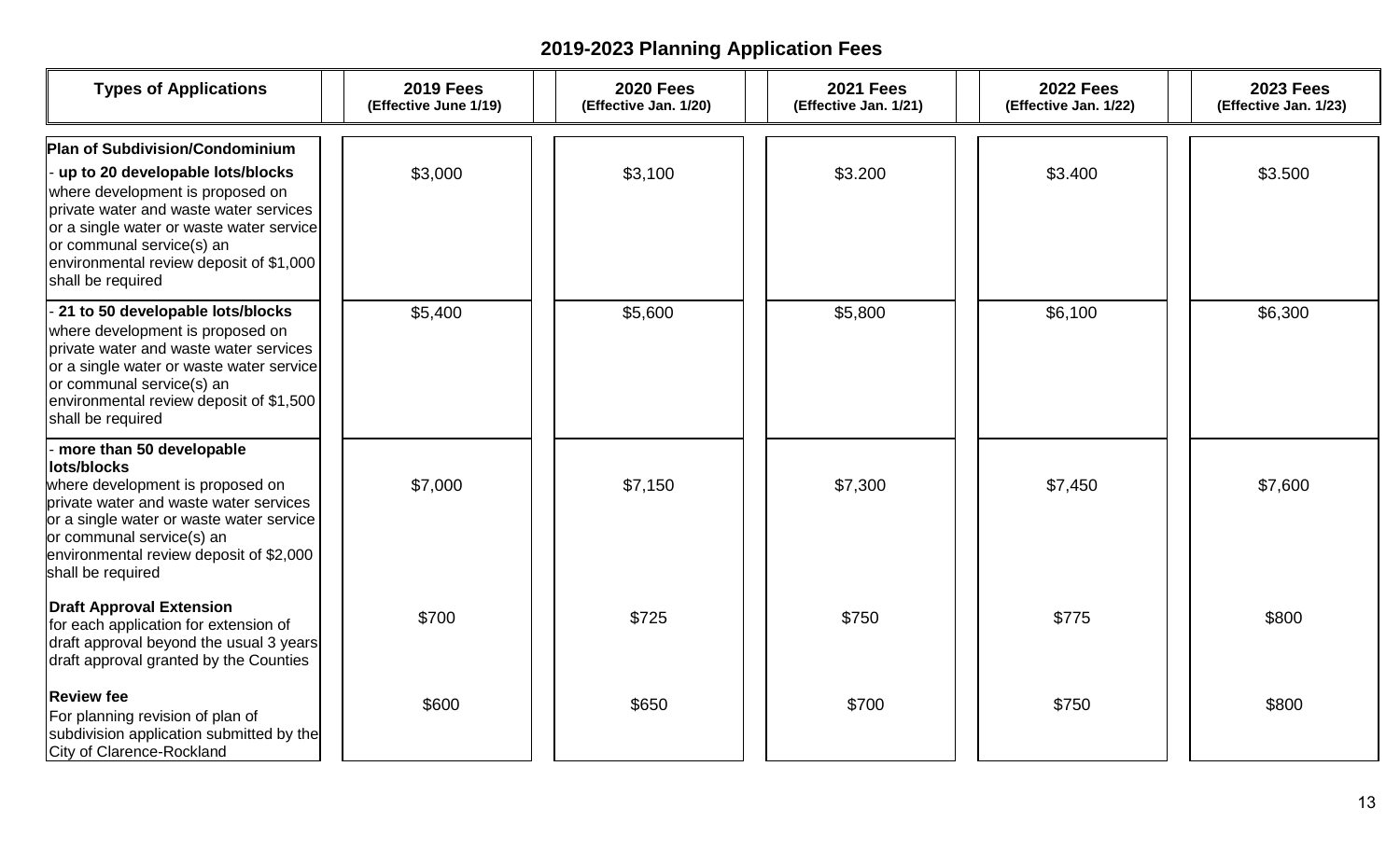| <b>Types of Applications</b>                                                                                                                                                                                                                                                                                                                                                                                                                                | <b>2019 Fees</b><br>(Effective June 1/19) | <b>2020 Fees</b><br>(Effective Jan. 1/20) | <b>2021 Fees</b><br>(Effective Jan. 1/21) | <b>2022 Fees</b><br>(Effective Jan. 1/22) | <b>2023 Fees</b><br>(Effective Jan. 1/23) |
|-------------------------------------------------------------------------------------------------------------------------------------------------------------------------------------------------------------------------------------------------------------------------------------------------------------------------------------------------------------------------------------------------------------------------------------------------------------|-------------------------------------------|-------------------------------------------|-------------------------------------------|-------------------------------------------|-------------------------------------------|
| <b>Major (Re-Circulation)</b><br>major revision to the draft plan or to the<br>conditions of draft approval either of<br>which require a major re-circulation                                                                                                                                                                                                                                                                                               | \$1,650                                   | \$1,800                                   | \$1,950                                   | \$2,100                                   | \$2,250                                   |
| <b>Minor Revision or Emergency</b><br><b>Extension</b><br>for minor revisions to the draft plan<br>and/or draft conditions, which do not<br>require major re-circulation and for<br>each three (3) month emergency<br>extension to draft approval<br><b>Refund</b><br>Eighty percent (80%) of the Initial<br>Application Fee shall be returned if an<br>application is rejected by the Counties<br>as being incomplete or withdrawn prior<br>to circulation | \$550                                     | \$600                                     | \$650                                     | \$700                                     | \$750                                     |
| <b>Part Lot Control</b><br><b>Final Approval</b>                                                                                                                                                                                                                                                                                                                                                                                                            | \$375                                     | \$400                                     | \$425                                     | \$450                                     | \$475                                     |
| Planning and legal fees associated with<br>processing an Local Planning Appeal<br>Tribunal (LPAT) appeal file and<br>preparing for and giving evidence at the<br>Local Planning Appeal Tribunal (LPAT)<br>or mediating a resolution for files<br>supporting the Applicant's position shall<br>be on a cost recovery basis.                                                                                                                                  | Case depending                            | Case depending                            | Case depending                            | Case depending                            | Case depending                            |